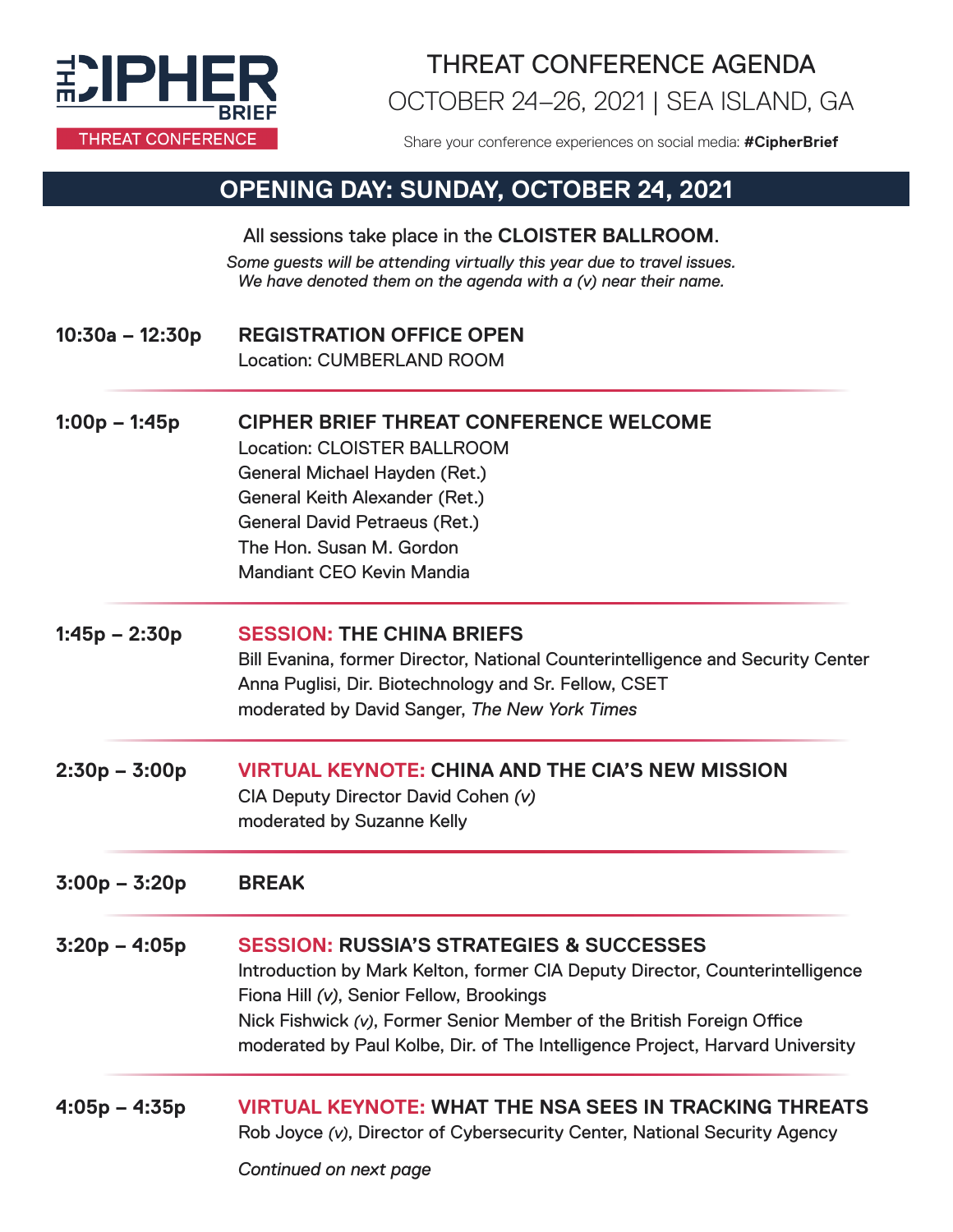

# OCTOBER 24–26, 2021 | SEA ISLAND, GA THE CIPHER BRIEF THREAT CONFERENCE

Share your conference experiences on social media: **#CipherBrief**

### **OPENING DAY: SUNDAY, OCTOBER 24, 2021 (Continued)**

| $4:35p - 5:15p$  | <b>KEYNOTE: THE FUTURE OF U.S. INTELLIGENCE: A DEBRIEF</b><br>Dr. Stacey Dixon, Principal Deputy Director of National Intelligence                                                                                                                                                                                                                                 |
|------------------|--------------------------------------------------------------------------------------------------------------------------------------------------------------------------------------------------------------------------------------------------------------------------------------------------------------------------------------------------------------------|
| $5:15p - 6:00p$  | <b>VIRTUAL SESSION: FIVE EYES AND THE FUTURE VALUE OF GLOBAL</b><br><b>ALLIANCES</b> Sponsored By In-Q-Tel<br><b>Chatham House Rules</b><br>Introduction by Katie Gray, Partner, In-Q-Tel<br>Sir Alex Younger, former Chief, MI6<br>David Irvine (v), former Director, Australian Secret Intelligence Service<br>moderated by Suzanne Kelly, CEO, The Cipher Brief |
| $6:00p - 6:45p$  | <b>COCKTAIL RECEPTION: A NETWORKING AFFAIR</b><br><b>Location BLACKBANKS TERRACE</b><br><b>Sponsored by Mandiant</b><br>Mandiant CEO Kevin Mandia shares what he's learned about intelligent cyber response                                                                                                                                                        |
|                  | DAY TWO: MONDAY, OCTOBER 25, 2021                                                                                                                                                                                                                                                                                                                                  |
| $8:15a - 8:45a$  | LIVE Taping Of The Cipher Brief's Daily Podcast<br><b>Location: CLOISTER BALLROOM</b>                                                                                                                                                                                                                                                                              |
| $9:00a - 9:15a$  | <b>WELCOME AND MORNING BRIEF</b><br><b>Location: CLOISTER BALLROOM</b>                                                                                                                                                                                                                                                                                             |
| $9:15a - 9:45a$  | <b>KEYNOTE: THE CIA: ESPIONAGE &amp; DIGITAL INNOVATION</b><br>Jennifer Ewbank, Deputy Director of Digital Innovation, CIA                                                                                                                                                                                                                                         |
| $9:45a - 10:15a$ | <b>VIRTUAL KEYNOTE: THE MILITARY'S AI MISSION</b><br>Lt. Gen. Michael Groen (v), Dir. of the DOD's Joint Artificial Intelligence Center<br>(JAIC)                                                                                                                                                                                                                  |
|                  | 10:15a – 10:30a NETWORKING BREAK                                                                                                                                                                                                                                                                                                                                   |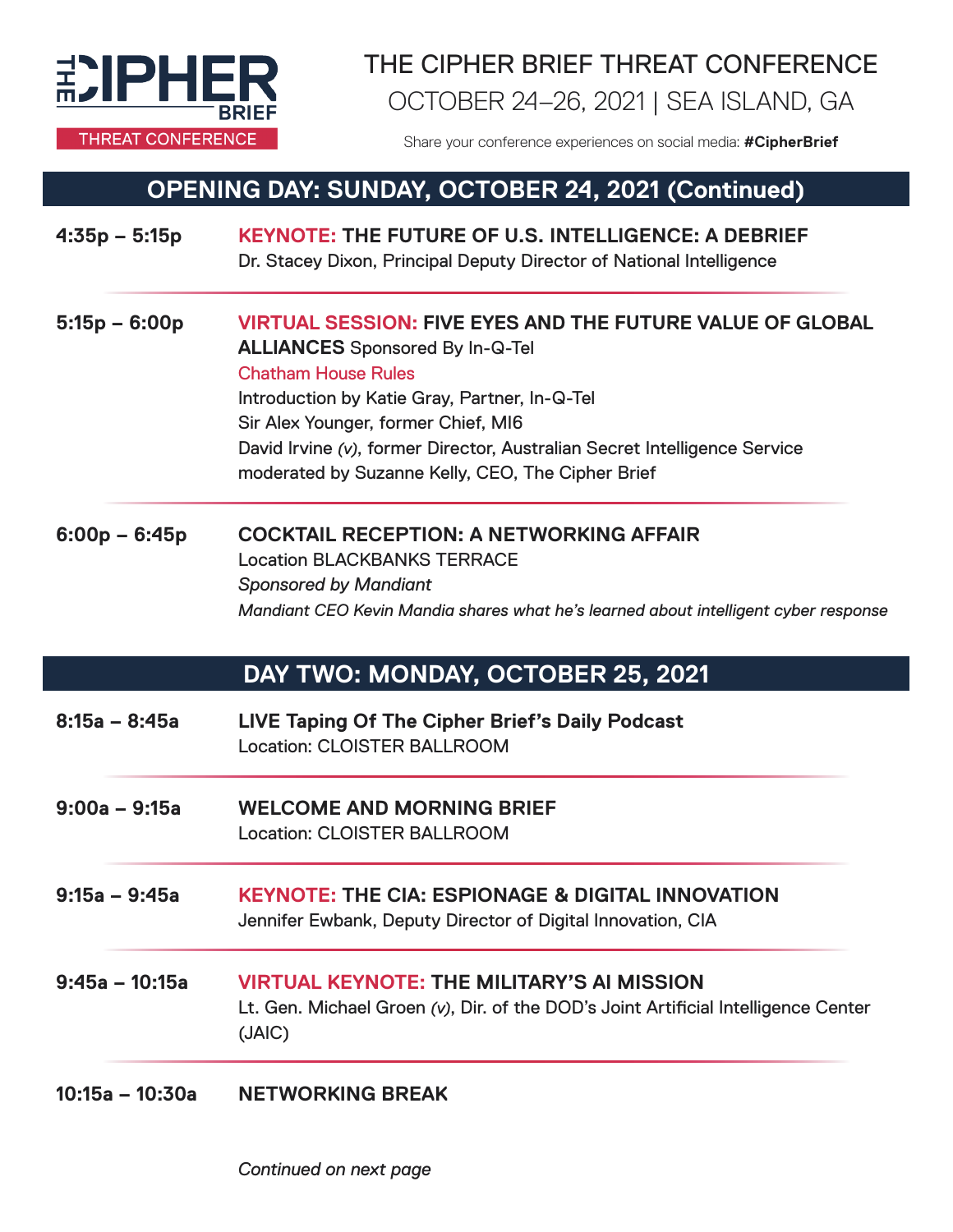

# THE CIPHER BRIEF THREAT CONFERENCE OCTOBER 24–26, 2021 | SEA ISLAND, GA

Share your conference experiences on social media: **#CipherBrief**

#### **DAY TWO: MONDAY, OCTOBER 25, 2021 (Continued)**

| $10:30a - 11:00a$ | <b>SESSION: FIVE YEARS INTO THE FUTURE: A NEW IC</b><br>Cynthia Saddy, former CIA Chief Technology Officer, DO<br>Kim Lynch, Sr. VP, Booz Allen<br>moderated by The Hon. Susan M. Gordon                                                                                                                                                                                                                                                                                                                                                                                                       |
|-------------------|------------------------------------------------------------------------------------------------------------------------------------------------------------------------------------------------------------------------------------------------------------------------------------------------------------------------------------------------------------------------------------------------------------------------------------------------------------------------------------------------------------------------------------------------------------------------------------------------|
| $11:00a - 11:30a$ | <b>FIRESIDE CHAT: TODAY'S TERRORISM THREAT</b><br>Christy Abizaid, Director of the National Counterterrorism Center<br>moderated by Suzanne Kelly                                                                                                                                                                                                                                                                                                                                                                                                                                              |
| $11:30a - 12:00p$ | <b>VIRTUAL SESSION: AFGHANISTAN: A NEW STRATEGIC VIEW</b><br>General David Petraeus (Ret.) (v)<br>Nick Fishwick (v), Former Senior Member of the British Foreign Office<br>Norm Roule (v), former NIM-I, ODNI<br>moderated by Brad Christian, Cipher Brief COO and Sr. Security Editor                                                                                                                                                                                                                                                                                                         |
| $12:00p - 1:00p$  | <b>NETWORKING LUNCH</b><br><b>Location: BLACKBANKS TERRACE</b>                                                                                                                                                                                                                                                                                                                                                                                                                                                                                                                                 |
| $1:00 - 1:45p$    | <b>FIRESIDE CHAT: FORGING A NEW ALLIANCE CYBERSPACE</b><br><b>CISA Director Jen Easterly</b><br>moderated by Kevin Mandia, CEO, Mandiant                                                                                                                                                                                                                                                                                                                                                                                                                                                       |
| $1:45p - 2:45p$   | <b>CYBER WAR GAME: CODENAME - RANSOMWARE</b><br>OFF-THE-RECORD EVENT<br>Sponsored by The Cyber Initiatives Group<br>with an Introduction by former NSA Deputy Director Rick Ledgett and<br>Led by Dmitri Alperovitch, Executive Chairman, Silverado Policy Accelerator<br>Cyber Initiatives Group Knowledge Partner, Jim Allen, EVP, Booz Allen Hamilton<br>Scenario: A ransomware group based in Russia has launched an attack against<br>critical US infrastructure. Teams will be tasked to consier the full toolkit<br>(unclassified) of national power and industry resources to respond. |

**2:45p – 3:00p NETWORKING BREAK** 

*Continued on next page*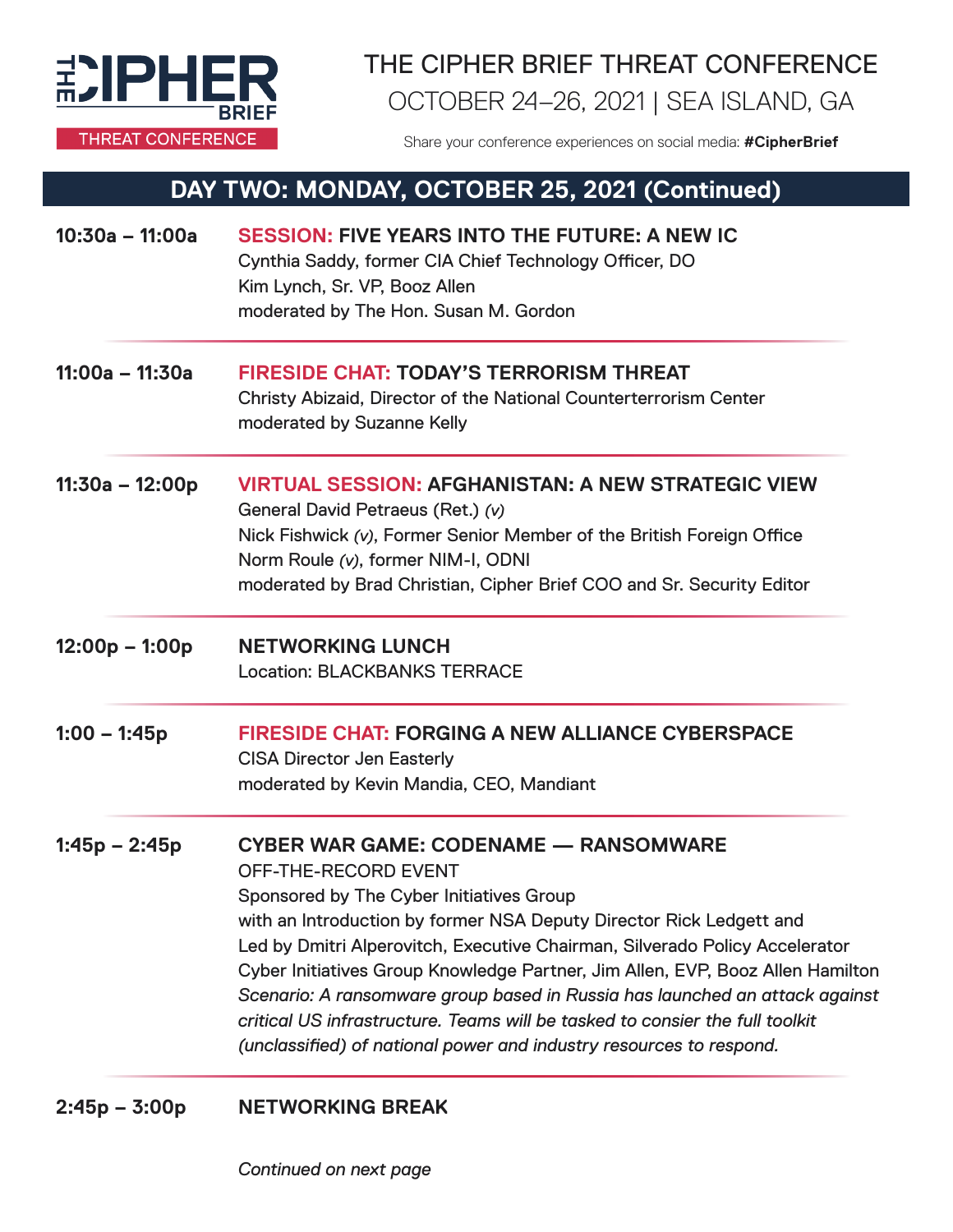

# THE CIPHER BRIEF THREAT CONFERENCE OCTOBER 24–26, 2021 | SEA ISLAND, GA

Share your conference experiences on social media: **#CipherBrief**

### **DAY TWO: MONDAY, OCTOBER 25, 2021 (Continued)**

| $3:00p - 3:40p$ | DEBRIEF: RANSOMWARE: ARE YOU PREPARED FOR ATTACK?<br>Kevin Mandia, CEO, Mandiant<br>Christopher Krebs, former Director, CISA<br>Kelly Bissell, Global Cybersecurity Lead, Accenture<br>Tonya Ugoretz, Deputy Assistant Director for Cyber, FBI<br>moderated by Dmitri Alperovitch, Chairman, Silverado Policy Accelerator                                                                                  |
|-----------------|------------------------------------------------------------------------------------------------------------------------------------------------------------------------------------------------------------------------------------------------------------------------------------------------------------------------------------------------------------------------------------------------------------|
| $3:40p - 4:00p$ | <b>VIRTUAL FIRESIDE CHAT: GCHQ'S NEW PRIORITIES</b><br>GCHQ Director Sir Jeremy Fleming (v)<br>a Recorded Session                                                                                                                                                                                                                                                                                          |
| $4:00p - 4:15p$ | LIVE/ACTION BRIEF — OPEN SOURCE & THE NLP REVOLUTION<br>Cynthia Strand, Global Intel Strategy Lead, Primer                                                                                                                                                                                                                                                                                                 |
| $4:15p - 5:00p$ | <b>SESSION: CLIMATE'S IMPACT ON FUTURE NATIONAL SECURITY</b><br><b>Sponsored by Deloitte</b><br>with an Introduction by David Rubin, Managing Director, Deloitte<br>Erin Sikorsky (v), Director, the Center for Climate and Security<br>Karen Monaghan, former Senior CIA Officer<br>Maureen Hinman, Chairman, Silverado Policy Accelerator<br>moderated by Kristin Wood, President of Grist Mill Exchange |
| $5:15p - 6:15p$ | <b>COCKTAIL RECEPTION: ONE MORE ROUND</b><br><b>Location THE CLOISTER GARDEN</b><br>Sponsored by Accenture.<br>With welcoming comments from Accenture Global Cyber Lead, Kelly Bissell                                                                                                                                                                                                                     |
|                 | DAY THREE: TUESDAY, OCTOBER 26, 2021                                                                                                                                                                                                                                                                                                                                                                       |
| $8:15a - 8:45a$ | LIVE Taping of The Cipher Brief's Daily Podcast<br>Location: CLOISTER BALLROOM                                                                                                                                                                                                                                                                                                                             |